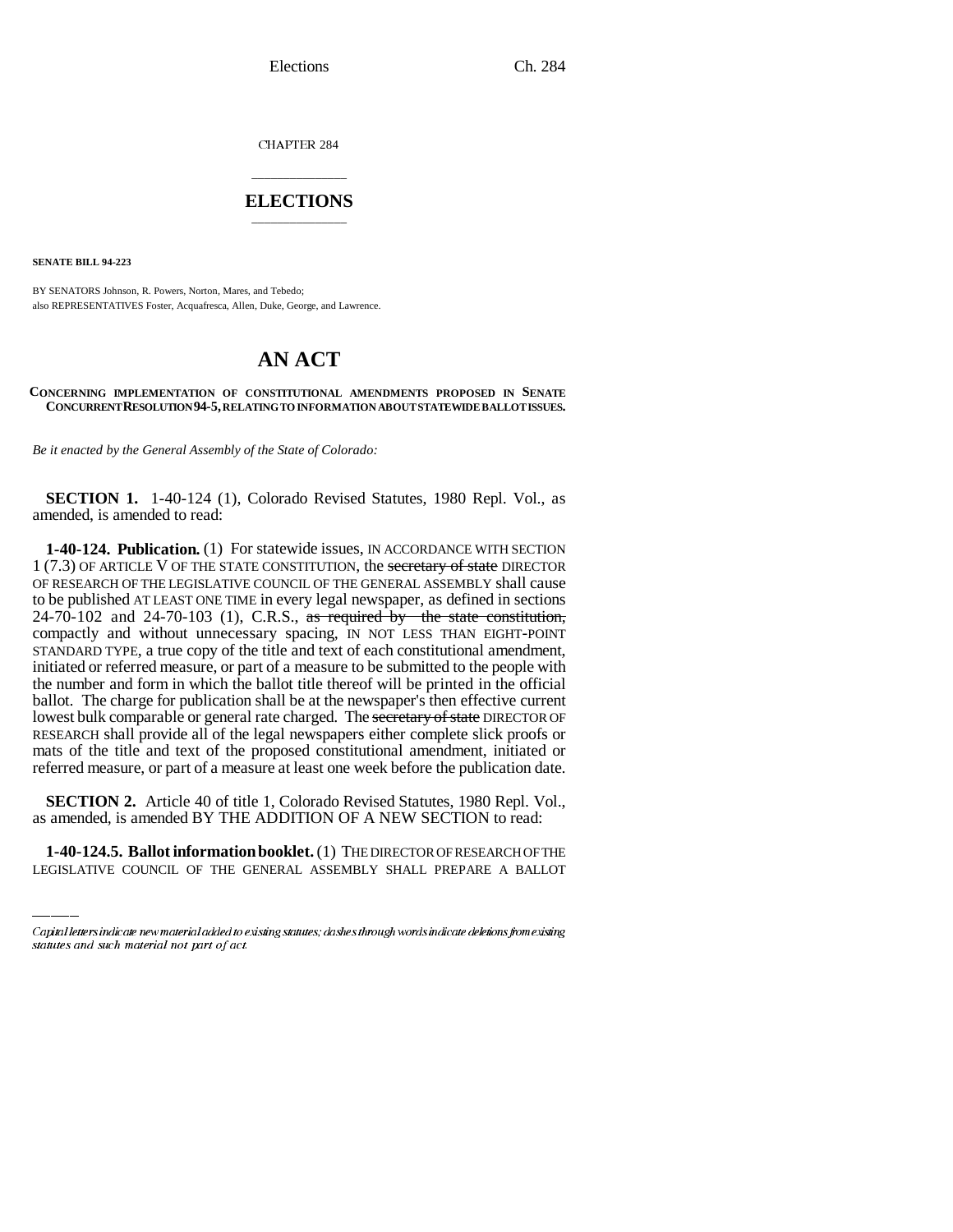INFORMATION BOOKLET IN ACCORDANCE WITH SECTION 1 (7.5) OF ARTICLE V OF THE STATE CONSTITUTION. PRIOR TO COMPLETION OF THE BOOKLET, A DRAFT SHALL BE REVIEWED BY THE LEGISLATIVE COUNCIL AT A PUBLIC HEARING HELD AFTER NOTICE. AT THE HEARING, ANY PROPONENT OR OTHER INTERESTED PERSON SHALL BE ALLOWED TO COMMENT ON THE ACCURACY OR FAIRNESS OF THE ANALYSIS OF ANY MEASURE ADDRESSED BY THE BOOKLET.

(2) FOLLOWING COMPLETION OF THE BALLOT INFORMATION BOOKLET, THE DIRECTOR OF RESEARCH SHALL ARRANGE FOR ITS DISTRIBUTION TO EVERY RESIDENCE OF ONE OR MORE ACTIVE REGISTERED ELECTORS IN THE STATE. DISTRIBUTION MAY BE ACCOMPLISHED BY SUCH MEANS AS THE DIRECTOR OF RESEARCH DEEMS APPROPRIATE TO COMPLY WITH SECTION 1 (7.5) OF ARTICLE V OF THE STATE CONSTITUTION, INCLUDING, BUT NOT LIMITED TO, MAILING THE BALLOT INFORMATION BOOKLET TO ELECTORS AND INSERTION OF THE BALLOT INFORMATION BOOKLET IN NEWSPAPERS OF GENERAL CIRCULATION IN THE STATE. THE DISTRIBUTION SHALL BE PERFORMED PURSUANT TO A CONTRACT OR CONTRACTS BID AND ENTERED INTO AFTER EMPLOYING STANDARD COMPETITIVE BIDDING PRACTICES INCLUDING, BUT NOT LIMITED TO, THE USE OF REQUESTS FOR INFORMATION, REQUESTS FOR PROPOSALS, OR ANY OTHER STANDARD VENDOR SELECTION PRACTICES DETERMINED TO BE BEST SUITED TO SELECTING AN APPROPRIATE MEANS OF DISTRIBUTION AND AN APPROPRIATE CONTRACTOR OR CONTRACTORS. THE STATE PURCHASING DIRECTOR SHALL PROVIDE SUCH TECHNICAL ADVICE AND ASSISTANCE REGARDING BIDDING PROCEDURES AS DEEMED NECESSARY BY THE DIRECTOR OF RESEARCH.

**SECTION 3.** 24-70-104, Colorado Revised Statutes, 1988 Repl. Vol., is repealed as follows:

**24-70-104. Publication of proposed constitutional amendments and initiated** and referred bills. Legal notices and advertisements known as proposed constitutional amendments and proposed initiated and referred bills may be published in daily, triweekly, semiweekly, and weekly newspapers, but all such proposed amendments and proposed initiated and referred bills shall be published in two issues of two newspapers of opposite political faith in each county in the state, and all such publications shall be made at least one week apart and not less than three nor more than five weeks before the election at which the said amendments or initiated or referred bills are to be voted upon.

**SECTION 4.** 2-3-303 (1) (g), Colorado Revised Statutes, 1980 Repl. Vol., as amended, is amended to read:

**2-3-303. Functions.** (1) In addition to any other powers and duties set forth in law, the council shall have the following powers and duties:

 $(g)$  To approve the ballot analysis of initiated measures and referred measures prepared by the staff of the legislative council REVIEW THE BALLOT INFORMATION BOOKLET PREPARED BY THE DIRECTOR OF RESEARCH AT A PUBLIC HEARING IN ACCORDANCE WITH SECTION 1-40-124.5, C.R.S.

**SECTION 5. Effective date.** This act shall take effect upon proclamation of the governor of the vote of the registered electors at the 1994 general election approving Senate Concurrent Resolution 94-5. This act shall not take effect if the registered